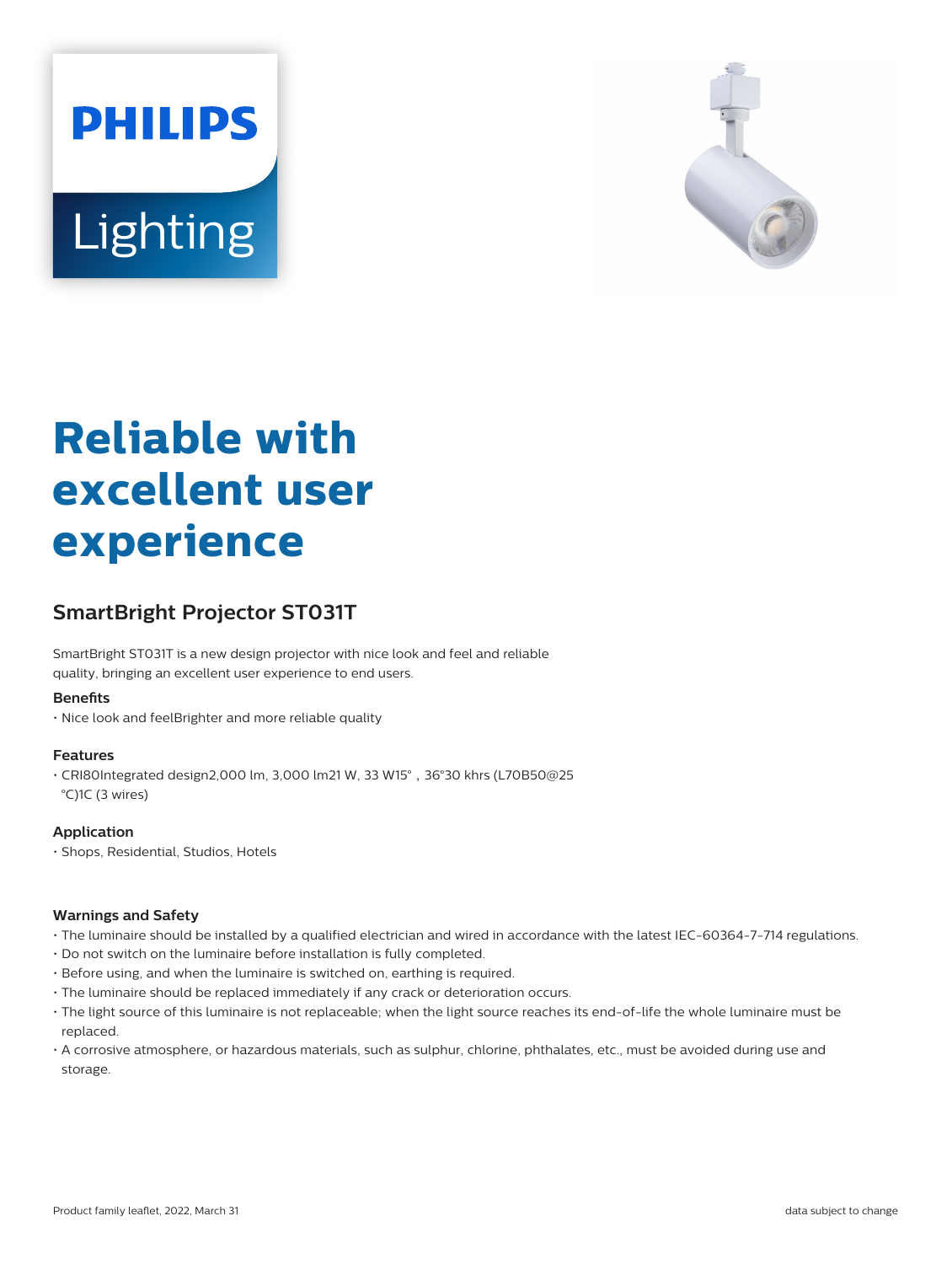## **SmartBright Projector ST031T**

**Versions**

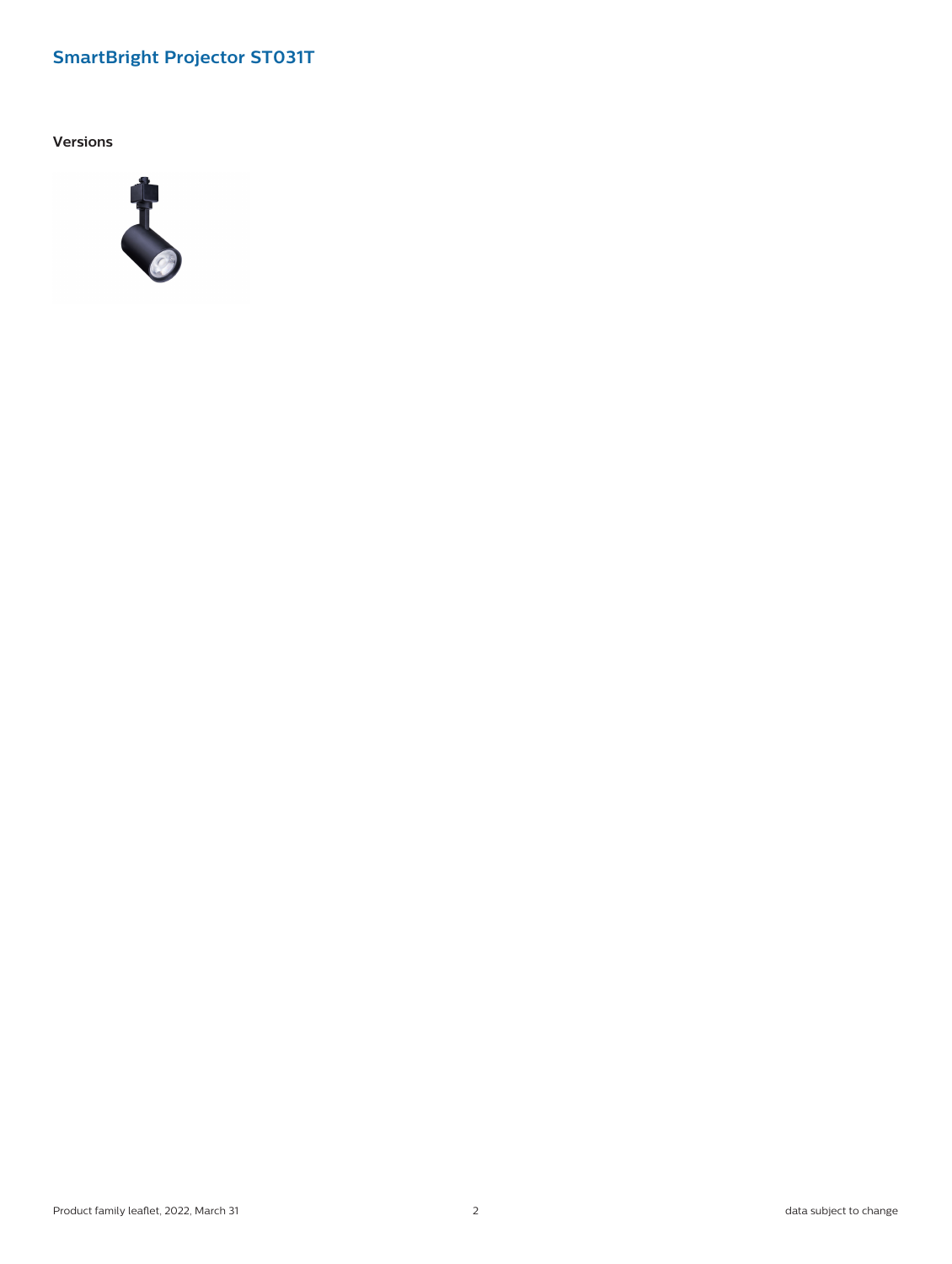## **SmartBright Projector ST031T**

| Driver failure rate at 5,000 hours                | 0.03%                          |
|---------------------------------------------------|--------------------------------|
|                                                   |                                |
| <b>Application Conditions</b>                     |                                |
| Ambient temperature range                         | -20 to +40 °C                  |
| <b>Maximum dimming level</b>                      | Not applicable                 |
| Suitable for random switching                     | Not applicable                 |
|                                                   |                                |
| <b>Approval and Application</b>                   |                                |
| Mech. impact protection code                      | IK <sub>O</sub> 2              |
| Ingress protection code                           | IP <sub>20</sub>               |
|                                                   |                                |
| <b>Controls and Dimming</b>                       |                                |
| <b>Dimmable</b>                                   | <b>No</b>                      |
|                                                   |                                |
| <b>Operating and Electrical</b>                   |                                |
| <b>Input Voltage</b>                              | 220 to 240 V                   |
|                                                   |                                |
| <b>General Information</b>                        |                                |
| Beam angle of light source                        | $\overline{a}$                 |
| <b>CE mark</b>                                    | CE mark                        |
| <b>Protection class IEC</b>                       | Safety class I                 |
| Optical cover/lens type                           | Opal diffuser in               |
|                                                   | polycarbonate                  |
|                                                   | cover                          |
| <b>Driver included</b><br><b>ENEC mark</b>        | Yes                            |
|                                                   |                                |
| <b>Flammability mark</b><br><b>Glow-wire test</b> |                                |
|                                                   | Temperature 650                |
| Light source replaceable                          | °C, duration 30 s<br><b>No</b> |
| Number of gear units                              | One unit                       |
| Optic type                                        | Narrow beam                    |
|                                                   |                                |
| <b>Initial Performance (IEC Compliant)</b>        |                                |
| Init. Colour rendering index                      | $-80$                          |
| <b>Luminous flux tolerance</b>                    | $+/-10%$                       |
| Initial input power                               | 33W                            |
|                                                   |                                |
| <b>Over Time Performance (IEC Compliant)</b>      |                                |
| Median useful life L80B50                         | 20000h                         |
| Median useful life L90B50                         | 8500h                          |
|                                                   |                                |

#### **Initial Performance (IEC Compliant)**

|            |                                                   |                      |                    | Initial I FD | <b>Initial</b> |
|------------|---------------------------------------------------|----------------------|--------------------|--------------|----------------|
|            |                                                   |                      | Init. Corr. Colour | luminaire    | luminous       |
| Order Code | <b>Full Product Name</b>                          | Initial chromaticity | Temperature        | efficacy     | flux           |
|            | 911401873480 ST031T LED30/830 33W (0.4377.0.4045) |                      | 3000 K             | 85 lm/W      | 2950 lm        |
|            | 220-240V LMB WH GM                                | SDCMS5               |                    |              |                |
|            | 911401873580 ST031T LED30/840 33W (0.3858,0.3818) |                      | 4000 K             | 90 lm/W      | 3000 lm        |
|            | 220-240V LMB WH GM                                | SDCMS5               |                    |              |                |
|            | 911401874480 ST031T LED30/830 33W (0.4377,0.4045) |                      | 3000 K             | 85 lm/W      | 2950 lm        |
|            | 220-240V I MB BK GM                               | SDCM≤5               |                    |              |                |
|            | 911401874580 ST031T LED30/840 33W (0.3858.0.3818) |                      | 4000 K             | 90 lm/W      | 3000 lm        |
|            | 220-240V I MB BK GM                               | SDCM≤5               |                    |              |                |

| <b>Mechanical and Housing</b> |
|-------------------------------|

| Order Code   | <b>Full Product Name</b>                 | Colour | Order Code   | <b>Full Product Name</b>                 | Colour |
|--------------|------------------------------------------|--------|--------------|------------------------------------------|--------|
| 911401873480 | ST031T LED30/830 33W 220-240V I MB WH GM | White  | 911401874480 | ST031T LED30/830 33W 220-240V I MB BK GM | Black  |
| 911401873580 | ST031T LED30/840 33W 220-240V I MB WH GM | White  | 911401874580 | ST031T LED30/840 33W 220-240V I MB BK GM | Black  |